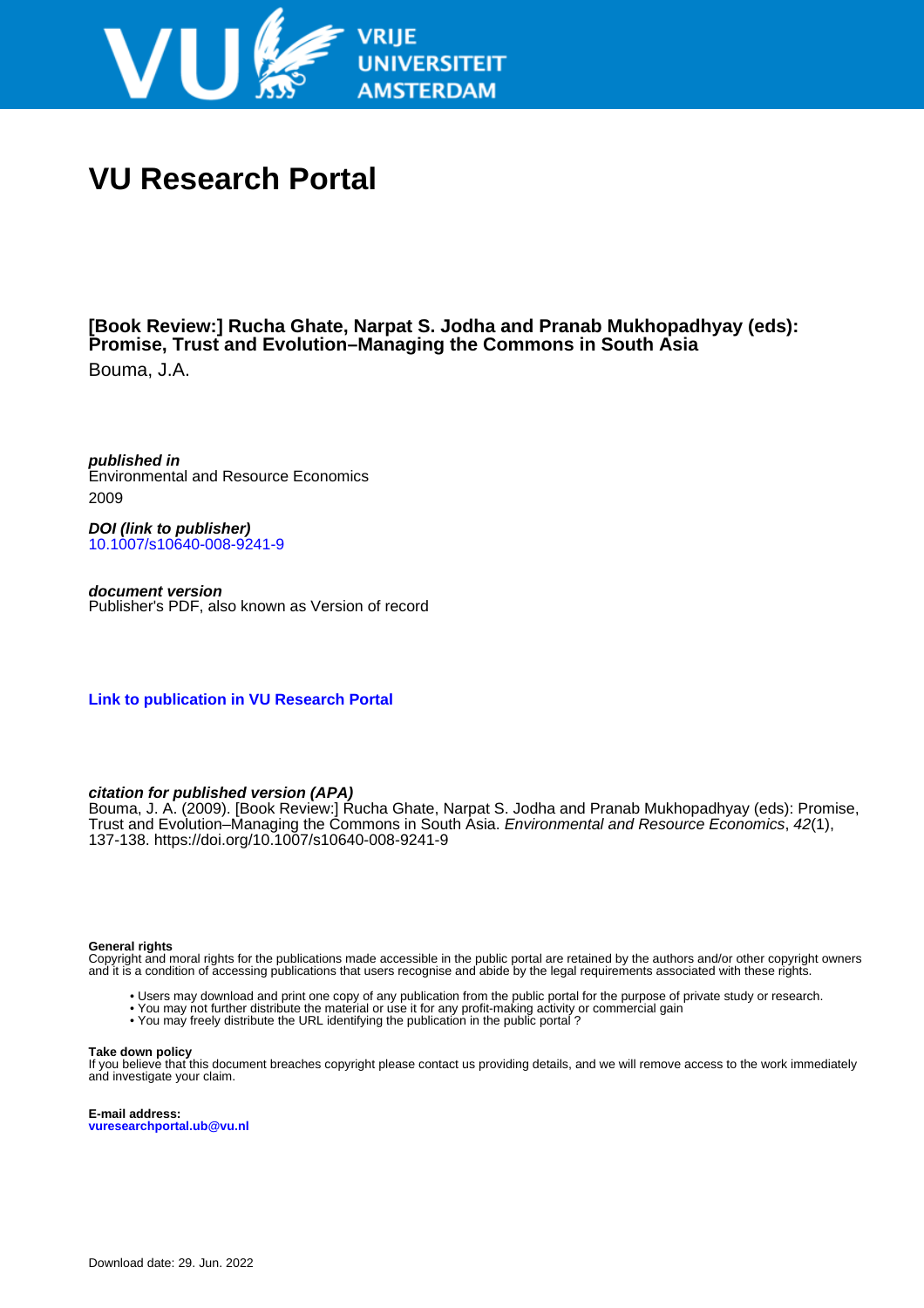## **Rucha Ghate, Narpat S. Jodha and Pranab Mukhopadhyay (eds): Promise, Trust and Evolution–Managing the Commons in South Asia**

**Oxford University Press, New York, 2008, 402 pp, ISBN: 978-0-19-921383-2**

## **J. A. Bouma**

Received: 16 September 2008 / Accepted: 3 October 2008 / Published online: 22 October 2008 © The Author(s) 2008. This article is published with open access at Springerlink.com

Based on almost 10 years of research by the South Asian Network of Development and Environmental Economists (SANDEE), this book gives an interesting overview of the state of common property resource management in South Asia. A book about common property resource management is very important and topical as recently also pointed out in *The Economist* (2 August 2008, p. 73) 'It is not simply that three-quarters of those living on less than \$2 a day still depend in some way on commonly held resources. The concept of the commons is also spreading to new areas (…) and it may yet prove a useful way of thinking about (new commons) problems, on which policymakers need all the help they can get…'. Dasgupta adds to this in the first book chapter by pointing out the lack of economic theory and analytical rigor underlying research in this area. Economists cannot neglect the (informal) mechanisms that coordinate the use of common property resources, and this is what the book is essentially about, a series of studies of common property resource management arrangements in South Asia by a group of economists.

The book is roughly divided into four parts. The first general part introduces the main issues and challenges, the second part presents 'evolution and transition' studies, part three considers livelihood and distributional issues and the final part statutory and customary law. Although the grouping of the papers under the different headings is not always apparent, the book succeeds in providing a broad overview of the issues at stake.

Outstanding in the book is the summary of the analytics of common property resources by Dasgupta in the first general part, with interesting extensions of the general theory. Jodha revisits the sites that formed the basis for his groundbreaking work on common property resources in the 1980s and Shyamsundar provides a fine synthesis of the literature on devolution, decentralization and collective action worldwide. The parts that follow focus on specific countries and regions in South Asia and present case studies of common property resource management, such as forests, fisheries and irrigation. The first group of case studies is a rather broad collection of papers addressing common property resource management. Some of the papers address issues of institutional change, but none of the studies truly is dynamic as the

J. A. Bouma  $(\boxtimes)$ 

Institute for Environmental Studies, Vrije Universiteit, Amsterdam, The Netherlands e-mail: jetske.bouma@ivm.vu.nl